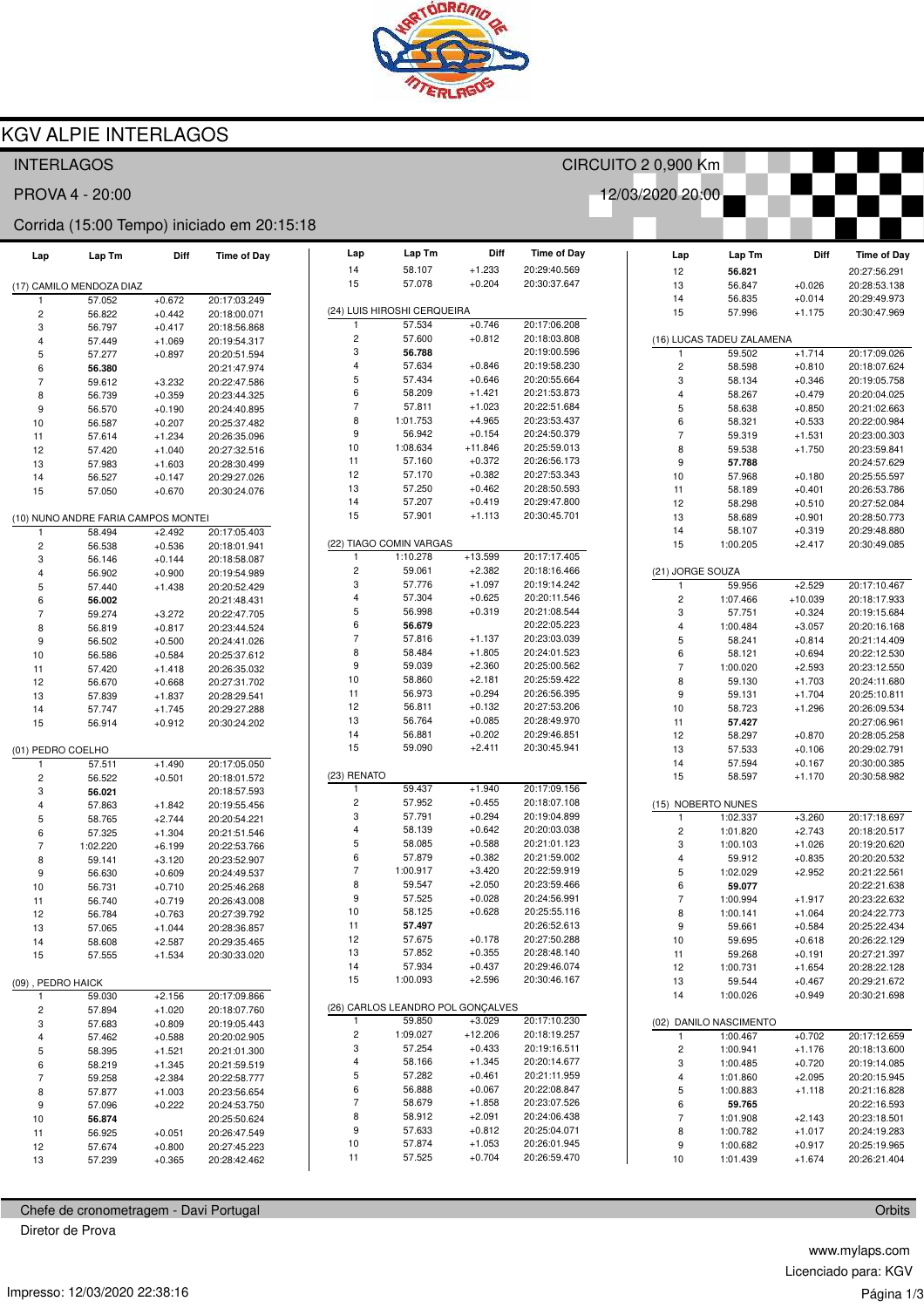

 $\ensuremath{\mathsf{Lap}}\xspace\, \ensuremath{\mathsf{Tm}}\xspace$ 

Lap

Diff

Time of Day

CIRCUITO 2 0,900 Km

12/03/2020 20:00

## **KGV ALPIE INTERLAGOS**

### **INTERLAGOS**

PROVA 4 - 20:00

#### Corrida (15:00 Tempo) iniciado em 20:15:18

| Lap                                | Lap Tm                          | Diff      | <b>Time of Day</b> |  |  |  |
|------------------------------------|---------------------------------|-----------|--------------------|--|--|--|
| 11                                 | 1:00.880                        | $+1.115$  | 20:27:22.284       |  |  |  |
| 12                                 | 1:03.576                        | $+3.811$  | 20:28:25.860       |  |  |  |
| 13                                 | 1:02.408                        | $+2.643$  | 20:29:28.268       |  |  |  |
| 14                                 | 1:00.007                        | $+0.242$  | 20:30:28.275       |  |  |  |
|                                    |                                 |           |                    |  |  |  |
| (33) ERICSON TAVARES DO NASCIMENTO |                                 |           |                    |  |  |  |
| 1                                  |                                 |           | 20:17:13.629       |  |  |  |
|                                    | 1:00.070                        | $+0.630$  |                    |  |  |  |
| 2                                  | 1:00.886                        | +1.446    | 20:18:14.515       |  |  |  |
| 3                                  | 1:00.679                        | $+1.239$  | 20:19:15.194       |  |  |  |
| 4                                  | 1:01.554                        | $+2.114$  | 20:20:16.748       |  |  |  |
| 5                                  | 1:00.545                        | $+1.105$  | 20:21:17.293       |  |  |  |
| 6                                  | 59.440                          |           | 20:22:16.733       |  |  |  |
| 7                                  | 1:00.589                        | $+1.149$  | 20:23:17.322       |  |  |  |
| 8                                  | 1:00.143                        | $+0.703$  | 20:24:17.465       |  |  |  |
| 9                                  | 1:01.621                        | $+2.181$  | 20:25:19.086       |  |  |  |
| 10                                 | 1:00.018                        | $+0.578$  | 20:26:19.104       |  |  |  |
| 11                                 | 1:02.037                        | $+2.597$  | 20:27:21.141       |  |  |  |
| 12                                 | 1:10.031                        | $+10.591$ | 20:28:31.172       |  |  |  |
| 13                                 | 59.799                          | $+0.359$  | 20:29:30.971       |  |  |  |
| 14                                 | 59.560                          | $+0.120$  | 20:30:30.531       |  |  |  |
|                                    |                                 |           |                    |  |  |  |
|                                    | (06) CARLOS SOTO ALVAREZ        |           |                    |  |  |  |
| 1                                  | 1:02.080                        | $+2.181$  | 20:17:18.102       |  |  |  |
| 2                                  | 1:02.428                        | $+2.529$  | 20:18:20.530       |  |  |  |
| 3                                  | 1:01.549                        | $+1.650$  | 20:19:22.079       |  |  |  |
| 4                                  | 1:00.571                        | $+0.672$  | 20:20:22.650       |  |  |  |
| 5                                  | 1:00.349                        | $+0.450$  | 20:21:22.999       |  |  |  |
| 6                                  |                                 | $+0.189$  | 20:22:23.087       |  |  |  |
| 7                                  | 1:00.088                        |           | 20:23:24.997       |  |  |  |
|                                    | 1:01.910                        | $+2.011$  |                    |  |  |  |
| 8                                  | 1:00.008                        | $+0.109$  | 20:24:25.005       |  |  |  |
| 9                                  | 1:00.526                        | $+0.627$  | 20:25:25.531       |  |  |  |
| 10                                 | 1:01.795                        | $+1.896$  | 20:26:27.326       |  |  |  |
| 11                                 | 1:03.017                        | $+3.118$  | 20:27:30.343       |  |  |  |
| 12                                 | 1:01.319                        | $+1.420$  | 20:28:31.662       |  |  |  |
| 13                                 | 1:00.858                        | $+0.959$  | 20:29:32.520       |  |  |  |
| 14                                 | 59.899                          |           | 20:30:32.419       |  |  |  |
|                                    |                                 |           |                    |  |  |  |
|                                    | (18) ADMIR LIRA FERREIRA JUNIOR |           |                    |  |  |  |
| 1                                  | 1:03.369                        | $+3.579$  | 20:17:19.329       |  |  |  |
| 2                                  | 1:01.692                        | $+1.902$  | 20:18:21.021       |  |  |  |
| 3                                  | 1:01.564                        | $+1.774$  | 20:19:22.585       |  |  |  |
| 4                                  | 1:00.625                        | $+0.835$  | 20:20:23.210       |  |  |  |
| 5                                  | 1:00.203                        | $+0.413$  | 20:21:23.413       |  |  |  |
| 6                                  | 1:00.012                        | $+0.222$  | 20:22:23.425       |  |  |  |
| 7                                  | 1:01.367                        | $+1.577$  | 20:23:24.792       |  |  |  |
| 8                                  | 59.790                          |           | 20:24:24.582       |  |  |  |
| 9                                  | 1:01.016                        | $+1.226$  | 20:25:25.598       |  |  |  |
| 10                                 | 1:03.667                        | $+3.877$  | 20:26:29.265       |  |  |  |
| 11                                 | 1:00.705                        | $+0.915$  | 20:27:29.970       |  |  |  |
| 12                                 | 1:02.217                        | +2.427    | 20:28:32.187       |  |  |  |
| 13                                 | 1:03.601                        | $+3.811$  | 20:29:35.788       |  |  |  |
| 14                                 | 1:00.793                        | $+1.003$  | 20:30:36.581       |  |  |  |
|                                    |                                 |           |                    |  |  |  |
|                                    | (25) GABRIEL GOMES DE MACEDO    |           |                    |  |  |  |
| 1                                  | 1:00.686                        | $+1.196$  | 20:17:16.444       |  |  |  |
|                                    | 1:15.113                        | $+15.623$ | 20:18:31.557       |  |  |  |
| 2                                  |                                 |           |                    |  |  |  |
| 3                                  | 1:00.876                        | $+1.386$  | 20:19:32.433       |  |  |  |
| 4                                  | 1:00.814                        | $+1.324$  | 20:20:33.247       |  |  |  |
| 5                                  | 1:08.076                        | $+8.586$  | 20:21:41.323       |  |  |  |
| 6                                  | 1:02.081                        | $+2.591$  | 20:22:43.404       |  |  |  |
| 7                                  | 1:00.256                        | $+0.766$  | 20:23:43.660       |  |  |  |
| 8                                  | 1:00.248                        | $+0.758$  | 20:24:43.908       |  |  |  |
| 9                                  | 1:00.020                        | $+0.530$  | 20:25:43.928       |  |  |  |
| 10                                 | 1:00.277                        | $+0.787$  | 20:26:44.205       |  |  |  |
| 11                                 | 59.490                          |           | 20:27:43.695       |  |  |  |
| 12                                 | 59.751                          | $+0.261$  | 20:28:43.446       |  |  |  |

| 13                     | 59.645                              | $+0.155$  | 20:29:43.091 |  |  |  |  |
|------------------------|-------------------------------------|-----------|--------------|--|--|--|--|
| 14                     | 1:00.479                            | $+0.989$  | 20:30:43.570 |  |  |  |  |
|                        |                                     |           |              |  |  |  |  |
| (29) ALEXANDRE BARBOSA |                                     |           |              |  |  |  |  |
| 1                      | 1:02.816                            | $+2.861$  | 20:17:21.634 |  |  |  |  |
| $\overline{c}$         | 1:03.495                            | $+3.540$  | 20:18:25.129 |  |  |  |  |
| 3                      | 1:03.469                            | $+3.514$  | 20:19:28.598 |  |  |  |  |
| $\overline{4}$         | 1:02.741                            | $+2.786$  | 20:20:31.339 |  |  |  |  |
| 5                      | 1:11.741                            | +11.786   | 20:21:43.080 |  |  |  |  |
| 6                      | 1:01.188                            | $+1.233$  | 20:22:44.268 |  |  |  |  |
| 7                      | 1:00.859                            | $+0.904$  | 20:23:45.127 |  |  |  |  |
| 8                      | 1:01.394                            | $+1.439$  | 20:24:46.521 |  |  |  |  |
| 9                      | 1:00.454                            | $+0.499$  | 20:25:46.975 |  |  |  |  |
| 10                     | 1:00.487                            | $+0.532$  | 20:26:47.462 |  |  |  |  |
| 11                     | 1:00.019                            | $+0.064$  | 20:27:47.481 |  |  |  |  |
| 12                     | 1:00.917                            | $+0.962$  | 20:28:48.398 |  |  |  |  |
| 13                     | 59.955                              |           | 20:29:48.353 |  |  |  |  |
| 14                     | 1:00.440                            | +0.485    | 20:30:48.793 |  |  |  |  |
|                        |                                     |           |              |  |  |  |  |
| (37) PEDRO COELHO      |                                     |           |              |  |  |  |  |
| 1                      | 58.868                              | $+3.326$  | 20:17:17.983 |  |  |  |  |
| 2                      | 59.181                              | $+3.639$  | 20:18:17.164 |  |  |  |  |
| 3                      | 57.285                              | $+1.743$  | 20:19:14.449 |  |  |  |  |
| 4                      | 57.348                              | $+1.806$  | 20:20:11.797 |  |  |  |  |
| 5                      | 57.213                              | $+1.671$  | 20:21:09.010 |  |  |  |  |
| 6                      | 56.620                              | $+1.078$  | 20:22:05.630 |  |  |  |  |
| 7                      | 57.656                              | $+2.114$  | 20:23:03.286 |  |  |  |  |
| 8                      | 57.977                              | $+2.435$  | 20:24:01.263 |  |  |  |  |
| 9                      | 59.712                              | $+4.170$  | 20:25:00.975 |  |  |  |  |
| 10                     | 1:07.584                            | $+12.042$ | 20:26:08.559 |  |  |  |  |
| 11                     | 57.597                              | $+2.055$  | 20:27:06.156 |  |  |  |  |
| 12                     | 55.542                              |           | 20:28:01.698 |  |  |  |  |
| 13                     | 57.199                              | $+1.657$  | 20:28:58.897 |  |  |  |  |
|                        |                                     |           |              |  |  |  |  |
|                        |                                     |           |              |  |  |  |  |
|                        | (13) CARLOS ANDRE DE OLIVEIRA FREIT |           |              |  |  |  |  |
| 1                      | 1:03.433                            | $+1.520$  | 20:17:32.190 |  |  |  |  |
| 2                      | 1:03.678                            | $+1.765$  | 20:18:35.868 |  |  |  |  |
| 3                      | 1:05.946                            | $+4.033$  | 20:19:41.814 |  |  |  |  |
| 4                      | 1:12.177                            | $+10.264$ | 20:20:53.991 |  |  |  |  |
| 5                      | 1:04.498                            | $+2.585$  | 20:21:58.489 |  |  |  |  |
| 6                      | 1:04.462                            | $+2.549$  | 20:23:02.951 |  |  |  |  |
| 7                      | 1:03.377                            | $+1.464$  | 20:24:06.328 |  |  |  |  |
| 8                      | 1:01.913                            |           | 20:25:08.241 |  |  |  |  |
| 9                      | 1:02.854                            | $+0.941$  | 20:26:11.095 |  |  |  |  |
| 10                     | 1:02.176                            | $+0.263$  | 20:27:13.271 |  |  |  |  |
| 11                     | 1:03.016                            | $+1.103$  | 20:28:16.287 |  |  |  |  |
| 12                     | 1:05.018                            | $+3.105$  | 20:29:21.305 |  |  |  |  |
| 13                     | 1:05.074                            | $+3.161$  | 20:30:26.379 |  |  |  |  |
|                        | (38) ROGERIO TADEU TEIXEIRA PEREIRA |           |              |  |  |  |  |
| 1                      | 1:10.744                            | $+8.786$  | 20:17:32.598 |  |  |  |  |
| 2                      | 1:03.859                            | +1.901    | 20:18:36.457 |  |  |  |  |
| 3                      | 1:03.306                            | $+1.348$  | 20:19:39.763 |  |  |  |  |
| 4                      | 1:02.497                            | $+0.539$  | 20:20:42.260 |  |  |  |  |
| 5                      | 1:03.292                            | $+1.334$  | 20:21:45.552 |  |  |  |  |
| 6                      | 1:11.400                            | $+9.442$  | 20:22:56.952 |  |  |  |  |
| 7                      | 1:03.476                            | $+1.518$  | 20:24:00.428 |  |  |  |  |
| 8                      | 1:04.788                            | $+2.830$  | 20:25:05.216 |  |  |  |  |
| 9                      | 1:02.540                            | $+0.582$  | 20:26:07.756 |  |  |  |  |
| 10                     | 1:02.701                            | $+0.743$  | 20:27:10.457 |  |  |  |  |
| 11                     | 1:01.958                            |           | 20:28:12.415 |  |  |  |  |
| 12                     | 1:03.275                            | $+1.317$  | 20:29:15.690 |  |  |  |  |
| 13                     | 1:11.004                            | $+9.046$  | 20:30:26.694 |  |  |  |  |
|                        |                                     |           |              |  |  |  |  |
|                        | (28), FRANCISCO ASSIS               |           |              |  |  |  |  |

| Lap                        | Lap Tm                        | Diff                 | <b>Time of Day</b>           |
|----------------------------|-------------------------------|----------------------|------------------------------|
|                            |                               |                      |                              |
| 2                          | 1:05.108                      | $+3.243$             | 20:18:47.636                 |
| 3                          | 1:04.820                      | $+2.955$             | 20:19:52.456                 |
| 4                          | 1:03.056                      | $+1.191$             | 20:20:55.512                 |
| 5                          | 1:05.531                      | $+3.666$             | 20:22:01.043                 |
| 6                          | 1:12.282                      | $+10.417$            | 20:23:13.325                 |
| 7                          | 1:12.400                      | $+10.535$            | 20:24:25.725                 |
| 8                          | 1:05.034                      | $+3.169$             | 20:25:30.759                 |
| 9                          | 1:04.131                      | $+2.266$             | 20:26:34.890                 |
| 10                         | 1:02.722                      | $+0.857$             | 20:27:37.612                 |
| 11                         | 1:02.526                      | $+0.661$             | 20:28:40.138                 |
| 12                         | 1:01.865                      |                      | 20:29:42.003                 |
| 13                         | 1:02.996                      | $+1.131$             | 20:30:44.999                 |
| (12) HENRIQUE SANTOS       |                               |                      |                              |
| 1                          | 1:03.801                      | $+0.509$             | 20:17:24.576                 |
| 2                          | 1:06.892                      | $+3.600$             | 20:18:31.468                 |
| 3                          | 1:04.818                      | $+1.526$             | 20:19:36.286                 |
| 4                          | 1:03.881                      | $+0.589$             | 20:20:40.167                 |
| 5                          | 1:04.743                      | +1.451               | 20:21:44.910                 |
| 6                          | 1:04.488                      | $+1.196$             | 20:22:49.398                 |
| 7                          | 1:10.476                      | $+7.184$<br>$+5.649$ | 20:23:59.874<br>20:25:08.815 |
| 8<br>9                     | 1:08.941                      | $+4.219$             |                              |
| 10                         | 1:07.511<br>1:05.174          | +1.882               | 20:26:16.326<br>20:27:21.500 |
| 11                         | 1:04.254                      | $+0.962$             | 20:28:25.754                 |
| 12                         | 1:03.292                      |                      | 20:29:29.046                 |
| 13                         | 1:17.800                      | $+14.508$            | 20:30:46.846                 |
|                            |                               |                      |                              |
| (27) GUSTAVO               |                               |                      |                              |
| 1                          | 1:25.127                      | $+22.477$            | 20:17:48.571                 |
| 2                          | 1:08.511                      | $+5.861$             | 20:18:57.082                 |
| 3                          | 1:20.292                      | $+17.642$            | 20:20:17.374                 |
| 4                          | 1:26.708                      | $+24.058$            | 20:21:44.082                 |
| 5                          | 1:11.898                      | $+9.248$             | 20:22:55.980                 |
| 6                          | 1:13.018                      | +10.368              | 20:24:08.998                 |
| 7                          | 1:06.284                      | $+3.634$             | 20:25:15.282                 |
| 8<br>9                     | 1:02.650<br>1:02.857          | $+0.207$             | 20:26:17.932<br>20:27:20.789 |
| 10                         | 1:10.739                      | $+8.089$             | 20:28:31.528                 |
| 11                         | 1:15.474                      | $+12.824$            | 20:29:47.002                 |
| 12                         | 1:12.610                      | $+9.960$             | 20:30:59.612                 |
|                            |                               |                      |                              |
| (40) LETICIA TEIXEIRA<br>1 | 2:32.662                      | $+1:24.461$          | 20:19:08.095                 |
| 2                          | 1:21.333                      | $+13.132$            | 20:20:29.428                 |
| 3                          | 1:15.896                      | $+7.695$             | 20:21:45.324                 |
| 4                          | 1:16.774                      | $+8.573$             | 20:23:02.098                 |
| 5                          | 1:15.112                      | $+6.911$             | 20:24:17.210                 |
| 6                          | 1:11.304                      | $+3.103$             | 20:25:28.514                 |
| 7                          | 1:08.201                      |                      | 20:26:36.715                 |
| 8                          | 1:34.947                      | $+26.746$            | 20:28:11.662                 |
| 9                          | 1:26.810                      | $+18.609$            | 20:29:38.472                 |
| 10                         | 1:12.914                      | $+4.713$             | 20:30:51.386                 |
|                            | (34) FRANCISCO BLANES         |                      |                              |
| 1                          | 56.680                        | $+0.745$             | 20:17:04.033                 |
| 2                          | 56.691                        | $+0.756$             | 20:18:00.724                 |
| 3                          | 56.624                        | $+0.689$             | 20:18:57.348                 |
| 4                          | 57.477                        | $+1.542$             | 20:19:54.825                 |
| 5                          | 57.332                        | $+1.397$             | 20:20:52.157                 |
| 6                          | 55.935                        |                      | 20:21:48.092                 |
| 7                          | 58.401                        | $+2.466$             | 20:22:46.493                 |
| 8                          | 56.721                        | $+0.786$             | 20:23:43.214                 |
|                            | (19) FABIAN HENRIQUE CASANOVA |                      |                              |
| 1                          | 1:07.163                      | $+7.089$             | 20:17:29.652                 |

Chefe de cronometragem - Davi Portugal Diretor de Prova

> www.mylaps.com Licenciado para: KGV Página 2/3

Orbits